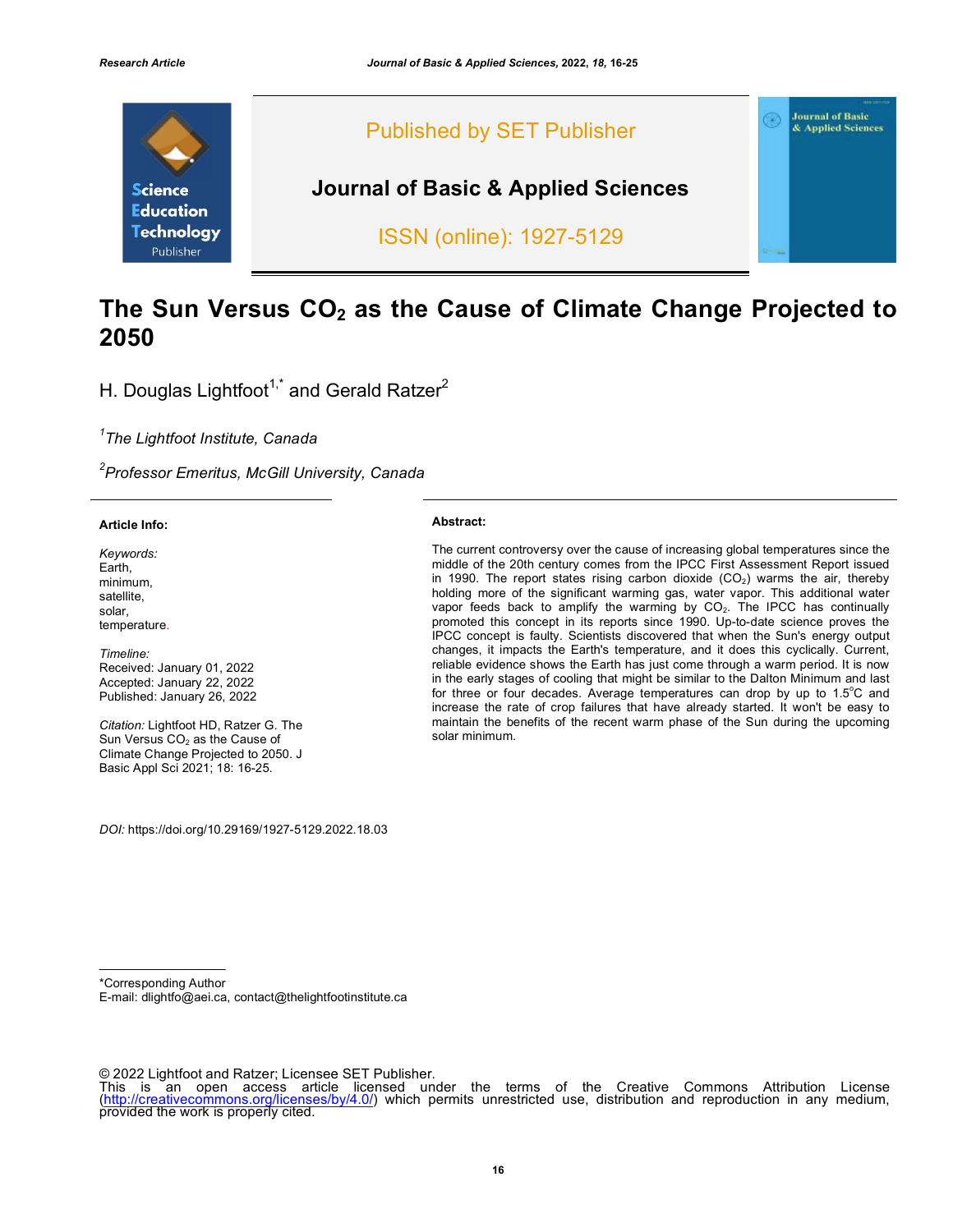#### **1. INTRODUCTION**

The current controversy over the absorption of the Sun's radiation by water vapor and carbon dioxide (CO2) began in 1856 with an experiment by Eunice Newton Foote. John Tyndall followed up on this experiment and confirmed it. The work of Foote and Tyndall was the beginning of the Greenhouse Theory of gases warming the Earth [1].

The Swedish scientist, Svante Arrhenius, developed a theory in 1896 to explain the temperature difference between the Ice Ages and the interglacial periods. The approach suggested the rate of  $CO<sub>2</sub>$  increase is faster than that of the temperature growth rate. Scientists met this idea with skepticism, and Arrhenius eventually confirmed he had overestimated by more than 300%. The scientific community rejects this theory [1].

The First Assessment Report (FAR) in 1990 of the Intergovernmental Panel on Climate Change (IPCC) [2] discusses warming by  $CO<sub>2</sub>$ . It states:

> "The simplest of these feedbacks arises because as the atmosphere warms, the amount of water vapor it holds increases. Water vapor is an important greenhouse gas and will amplify the warming."

Although many competent scientists dispute this concept, the IPCC has vigorously defended it. The IPCC has moved on to Climate Change 2021: The Physical Science Basis (AR6). It says increasing  $CO<sub>2</sub>$ levels can raise the Earth's temperature to disastrous levels. The IPCC claims to avoid this catastrophe, we must limit the rise in temperature to not more than 1.5°C above pre-industrial conditions. To do this means eliminating carbon dioxide emissions from burning fossil fuels. This IPCC frightening claim results from climate models driven by increasing  $CO<sub>2</sub>$ , and some are in IPCC AR6. Since 1990, when the IPCC first claimed  $CO<sub>2</sub>$  to be the driving force of the Earth's climate, there has been a significant increase in climate knowledge.

For example, early in IPCC report AR5 issued in 2013, water vapor was shown to have raised the Earth's temperature by  $0.5^{\circ}$ C over the mid-1970s to 2011. The specific humidity, grams of water per kilogram of dry air, is remarkably well correlated with the Earth's temperature in sub-figures of Figure TS.1 on page 38. On page 42 is a description:

> "The magnitude of the observed global change in tropospheric water vapor of

about 3.5% in the past 40 years is consistent with the observed temperature change of about 0.5°C during the same period."

Thus, in 2013 the IPCC began to cast doubt on the  $CO<sub>2</sub>$  theory. It also opens the suggestion that the Sun controls the level of water vapor. For example, onequarter of the Sun's energy reaching the Earth evaporates water to water vapor [3]. Logically, only the Sun has the energy capacity to evaporate enough water to change the specific humidity significantly. This statement is the first indication by the IPCC that the Sun has more than a negligible influence on the Earth's temperature. The study of the Sun's behavior over the 400 years of sunspot records taught us much about its energy output variability. Data from satellites since 1979 improved our knowledge.

Forecasts of where the Earth's temperature might be in 2050, with drastic reductions in carbon dioxide emissions or without, are made by many people. Some accept the IPCC claim, and others do not. This study makes a forecast for 2050 based on new information available since the first IPCC report in 1990.

The analysis starts with the best possible current technology for measuring Earth's temperature: satellite measurements. It then compares these temperature measurements with measurements of the  $CO<sub>2</sub>$  level in the atmosphere.

The graphs of these two items provide a verifiable base from which to evaluate the Earth's temperature and to make estimates of where it might be in 2050. The purpose of this study is to use the new information about the Earth's climate that became available since 1990 to make a reasonable projection of the Earth's temperature to 2050. An essential part of the new information is the role of the Sun in affecting the Earth's temperature [4].

Figure **1** summarizes the data. Numbers in yellow circles represent the critical information in Figure **1**. The following sections explain the background of the items represented by each number.

### **2. DESCRIPTIONS OF THE SCIENCE BEHIND THE NUMBERS 1 TO 11 IN FIGURE 1**

#### **2.1. Circle 1**

Scripps is the source of the Keeling curve of the carbon dioxide  $(CO<sub>2</sub>)$  level in the atmosphere [5]. It is a highly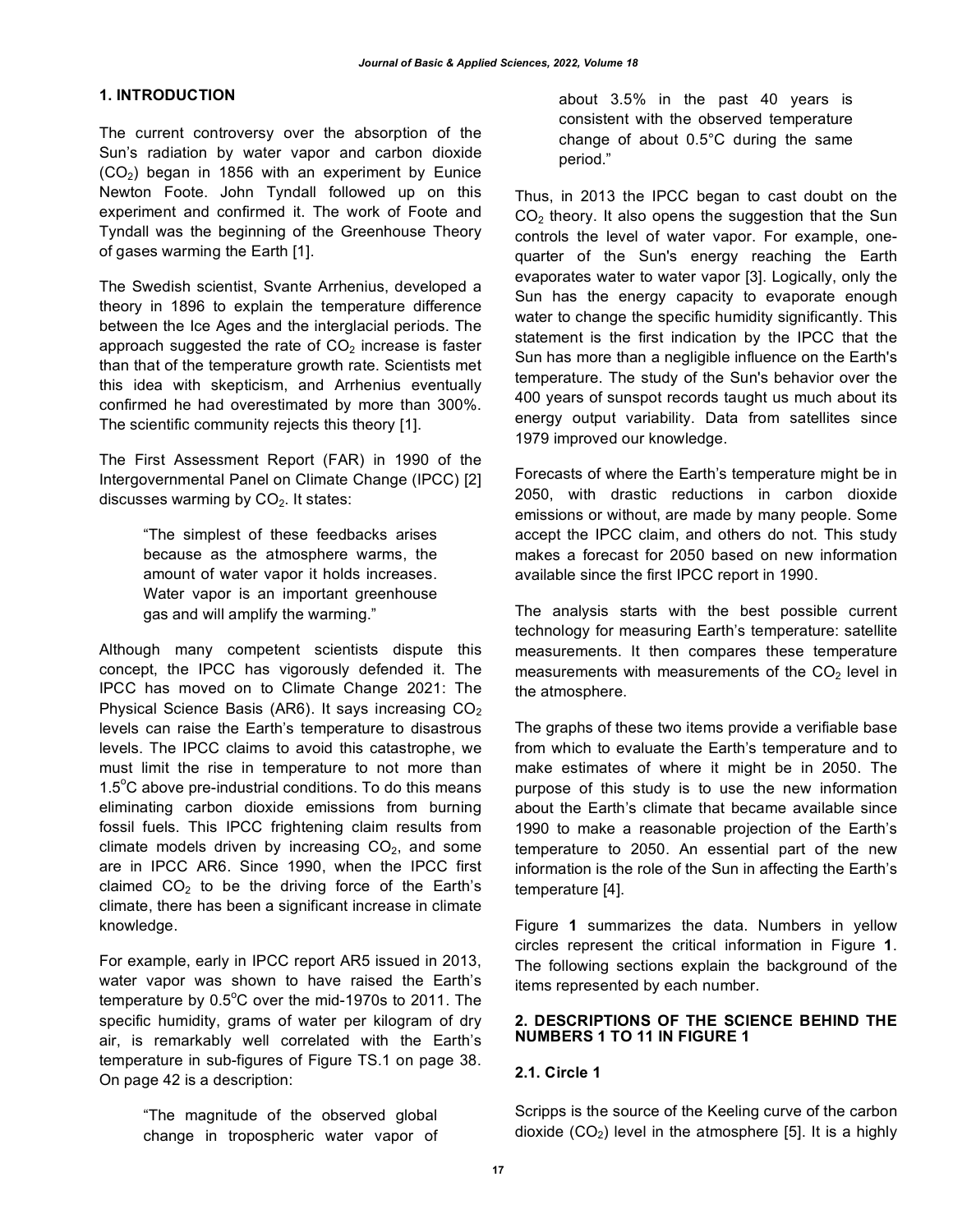

**Figure 1:** CO<sub>2</sub> level, Earth's temperature by satellite, and temperature projection to 2050.

accurate measurement of the number of molecules of  $CO<sub>2</sub>$  in one million molecules of dry air (ppm). It is updated every day.

Charles Keeling first measured these values very accurately in 1959. He soon noticed a cyclical variation, i.e., the sawtooth pattern. Vegetation in the Northern Hemisphere takes  $CO<sub>2</sub>$  out of the air starting in May and lowers its level in the atmosphere. After September, growth stops, and the number of molecules of  $CO<sub>2</sub>$  per cubic meter of dry air begins to increase as people, animals, and microbes eat the vegetation, exhale  $CO<sub>2</sub>$ , and recycle it.

Over the 1979 to 2021 period, carbon dioxide  $(CO<sub>2</sub>)$ concentration increased by 78 ppm from 335 ppm to 413 ppm, i.e., 23%. Comparing graphs drawn on the same horizontal scale shows little, if any, the correlation between the level of  $CO<sub>2</sub>$  and the Earth's temperature over the 42 years. This result is not surprising because  $CO<sub>2</sub>$  is very close to its upper limit for warming the atmosphere, i.e., within approximately 1.5 Watts per square meter [6, 7].

Another constraint on the warming effect of  $CO<sub>2</sub>$  is that warming by water vapor overwhelms its warming [8]. Back radiation is a measured value of all of the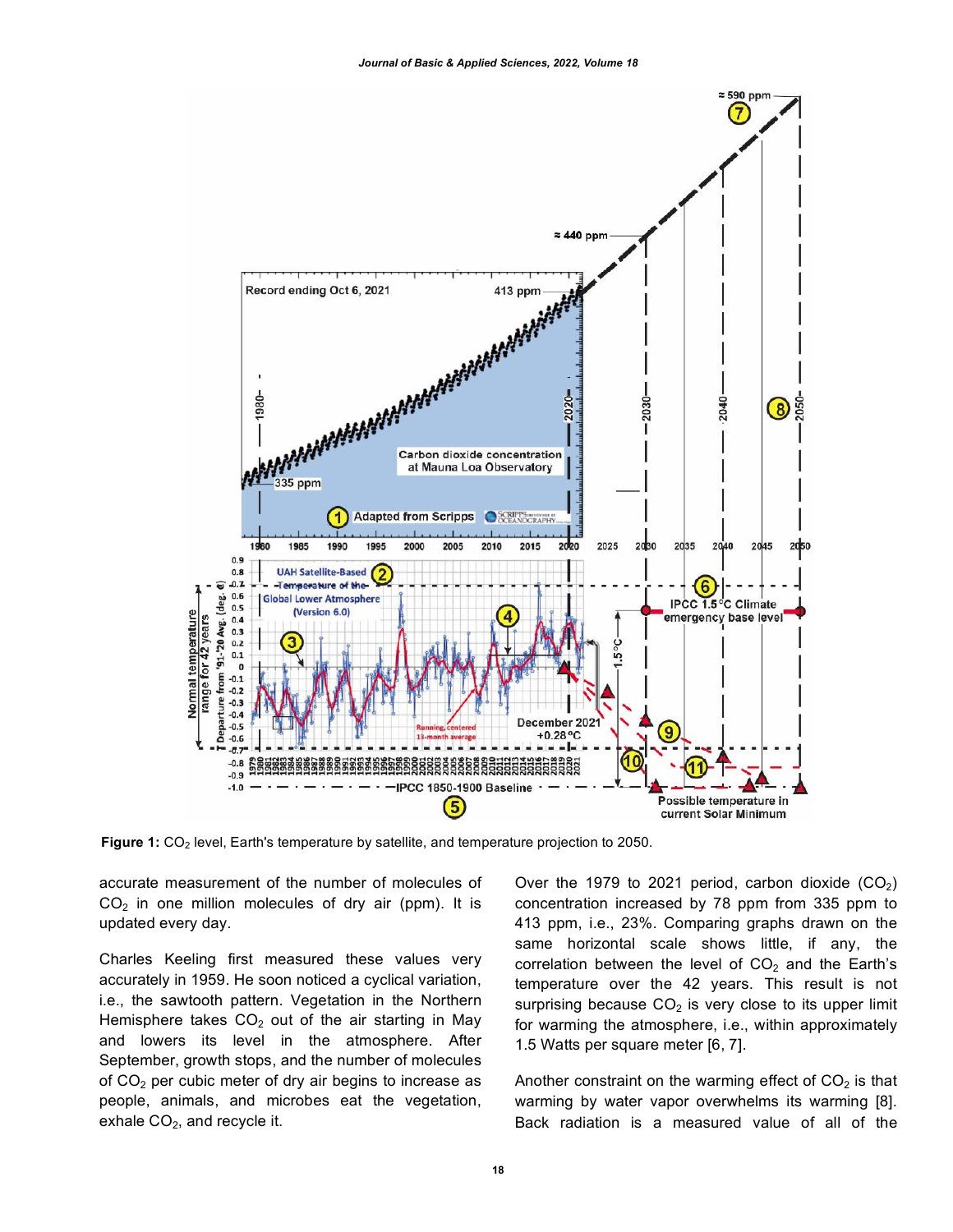radiation back to the Earth from greenhouse gases. Water vapor causes approximately 91% at the Poles and 97.5% at the Tropics. The remainder of 2.5% to 9% is the sum of the warming by  $CO<sub>2</sub>$ , methane, nitrous oxide, and the remaining trace gases [9].

## **2.2. Circle 2**

Most of the current Earth's temperature measurements use Earth-based instruments. Measurements at some locations are suspect because the heat island effect around cities influences them. The basis of this study is satellite temperature measurements that include the entire Earth. Including Earth as a whole minimizes the impact of heat islands.

Satellite measurements only became available in 1979. Temperatures are updated at the end of every month by the University of Alabama at Huntsville [10, 11]. Since 1979, satellite measurements show temperatures range from  $0.5^{\circ}$ C below the 1991 to 2020 average to 0.7 $\mathrm{^{\circ}C}$  above, for a total range of 1.2 $\mathrm{^{\circ}C}$ .

The Earth's temperature is constantly changing and has done so since the beginning of time. In addition to the effect of the Sun, the leading causes are El Nino, which causes the temperature to rise, and La Nina, which causes the temperature to fall. Volcanoes discharge dust into the air, and cosmic rays cause clouds—both cool the Earth [12].

# **2.3. Circle 3**

The baseline for the University of Alabama at Huntsville (UAH) record of satellite temperatures of the Earth is the average from 1991 to 2020. The monthly result at the end of December 2021 is  $0.28^{\circ}$ C above the baseline.

The box in dashes of Figure **1** is the recorded temperature range for the 42 years of observations, i.e., 1979 to 2021. The box area extended to 2050 is the expected range based on the 42-year history.

# **2.4. Circle 4**

The IPCC establishes the short baseline in AR6 based on the average of temperatures from 2010 to 2019. See Panel (a) of Figure SPM.2 [13]. The difference between the estimated increase in temperature between preindustrial conditions and today from Figure **2** is ≈1.06 $^{\circ}$ C.



**Figure 2:** Adapted from Figure SPM.2. **2.5. Circle 5**

The 0.0 line of Figure **2** is the IPCC baseline for the pre-industrial temperature conditions. To quote IPCC AR6 on page SPM.5:

> "The period 1850–1900 represents the earliest period of sufficiently globally complete observations to estimate global surface temperature and, consistent with AR5 and SR1.5, is used as an approximation for pre-industrial conditions [11]."

# **2.6. Circle 6**

The temperature increase of  $1.5^{\circ}$ C above preindustrial conditions that the IPCC claims will be disastrous for people and the Earth.

The range of natural variation shown by the dashed box area will continue even if the baseline reaches  $1.5^{\circ}$ C above preindustrial temperatures, as shown in Figure **3**. To quote AR6, section B.1.4, page SPM-19 [14]:

> "Global surface temperature in any single year can vary above or below the longterm human-induced trend due to substantial natural variability. Individual years with the global surface temperature above 1.5°C or 2ºC, relative to 1850– 1900, does not imply that this global warming level has been reached."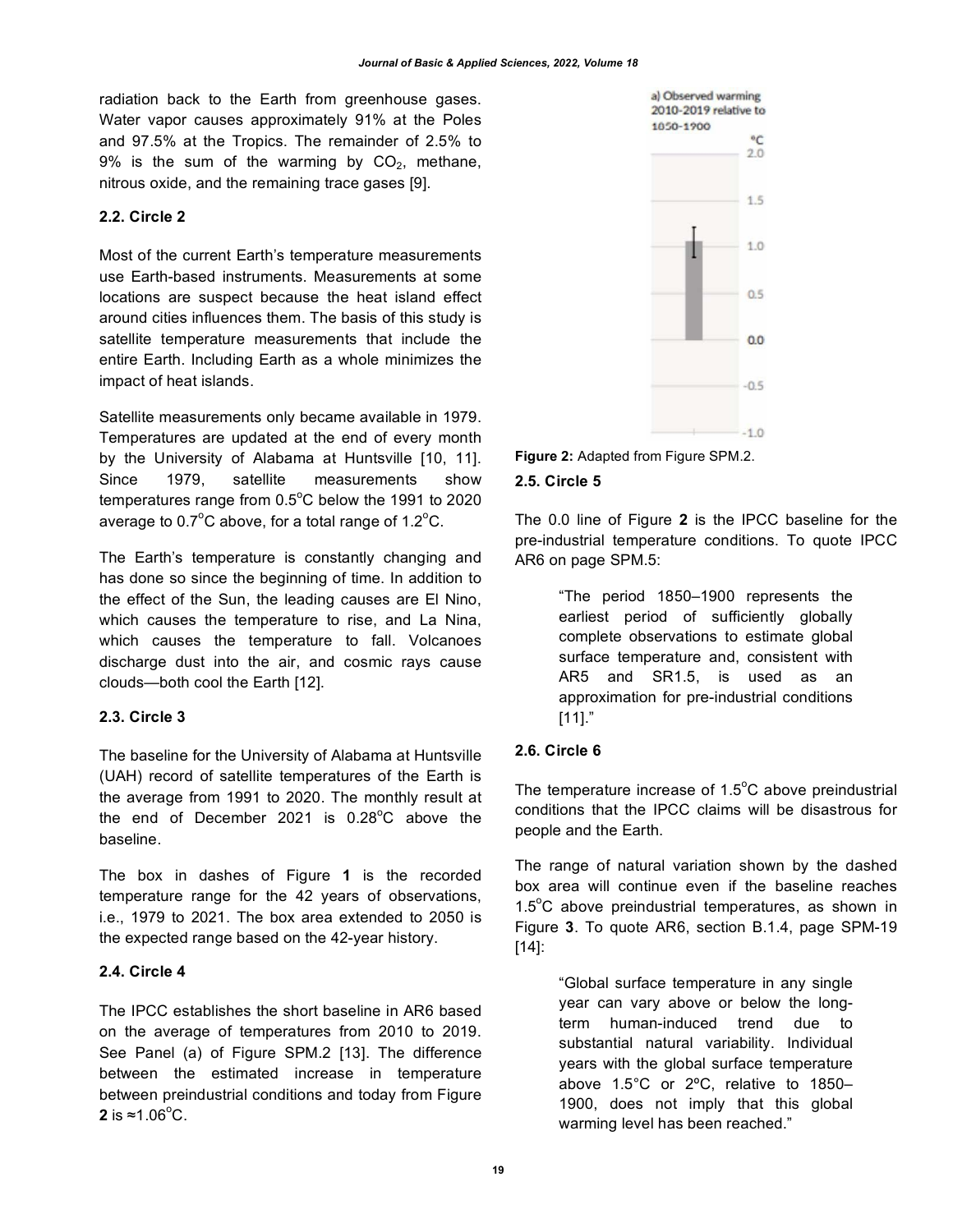

Figure 3: Range of natural variation at 1.5°C above preindustrial conditions.

#### **2.7. Circle 7**

Extrapolating the Keeling curve of **Circle 1** by a straight line gives  $\approx$ 590 ppm in 2050. The increase in CO<sub>2</sub> from 335 to 423 ppm did not move the temperature outside of the range of natural variability. The main reason is that  $CO<sub>2</sub>$  is close to its upper limit for warming the Earth's atmosphere [15, 16].

Therefore, it is reasonable to assume the increase to ≈590 ppm by 2050 will not move the temperature outside the natural variability range. Thus, Figure **3** is typical of the temperature range at ≈590 ppm.

#### **2.8. Circle 8**

The vertical line represents the year 2050. Similar vertical lines represent years 2030 and 2040.

#### **2.9. Circle 9. H. Abdussamatov**

Astrophysicist Dr. Habibullo Abdussamatov is the head of the Space Research Laboratory at the Pulkovo Observatory of the Russian Academy of Sciences, St. Petersburg, Russia. He began publishing work about the Sun in 2007 [17]. In 2016 he published work [18] about the relationships between sunspots and the Earth's temperature. Reference [19] indicates the

Earth's temperature could fall to  $1.2^{\circ}$ C below current levels. A summary of the abstract below shows where he relies on several factors, including the total irradiance (TSI) of the Sun.

Since 1990, the TSI of the Sun has declined. The Earth's previous high level of infrared radiation to space did not decrease the TSI because of the thermal inertia of the oceans. The Earth has a negative average energy balance. Consequently, a new "Little Ice Age" began at the end of the maximum phase of Cycle 24 in 2015. A grand solar minimum can start in the solar cycle 27 ± 1 in 2042 ± 11 as in Figure **4** [19]. The year 2060  $\pm$  11 can experience a phase of deep cooling.

#### **2.10. Circle 10. Zharkova and Shepherd**

Zharkova VV, Shepherd SJ, Popova E, *et al*. [20, 21] published their work in 2015. They used principal component analysis and Eureqa artificial intelligence software to predict solar activity on a millennium timescale. The basis of their study is 33 years of data from the Stanford Wilcox Observatory. They used their method to hindcast backward ten millennia. This exercise identified the Little Ice Age, the warm Roman period, and the Minoan warm period. They had a good



**Figure 4:** The lower part of Figure **3**: Sunspot record since 1600 with projection of the next solar minimum.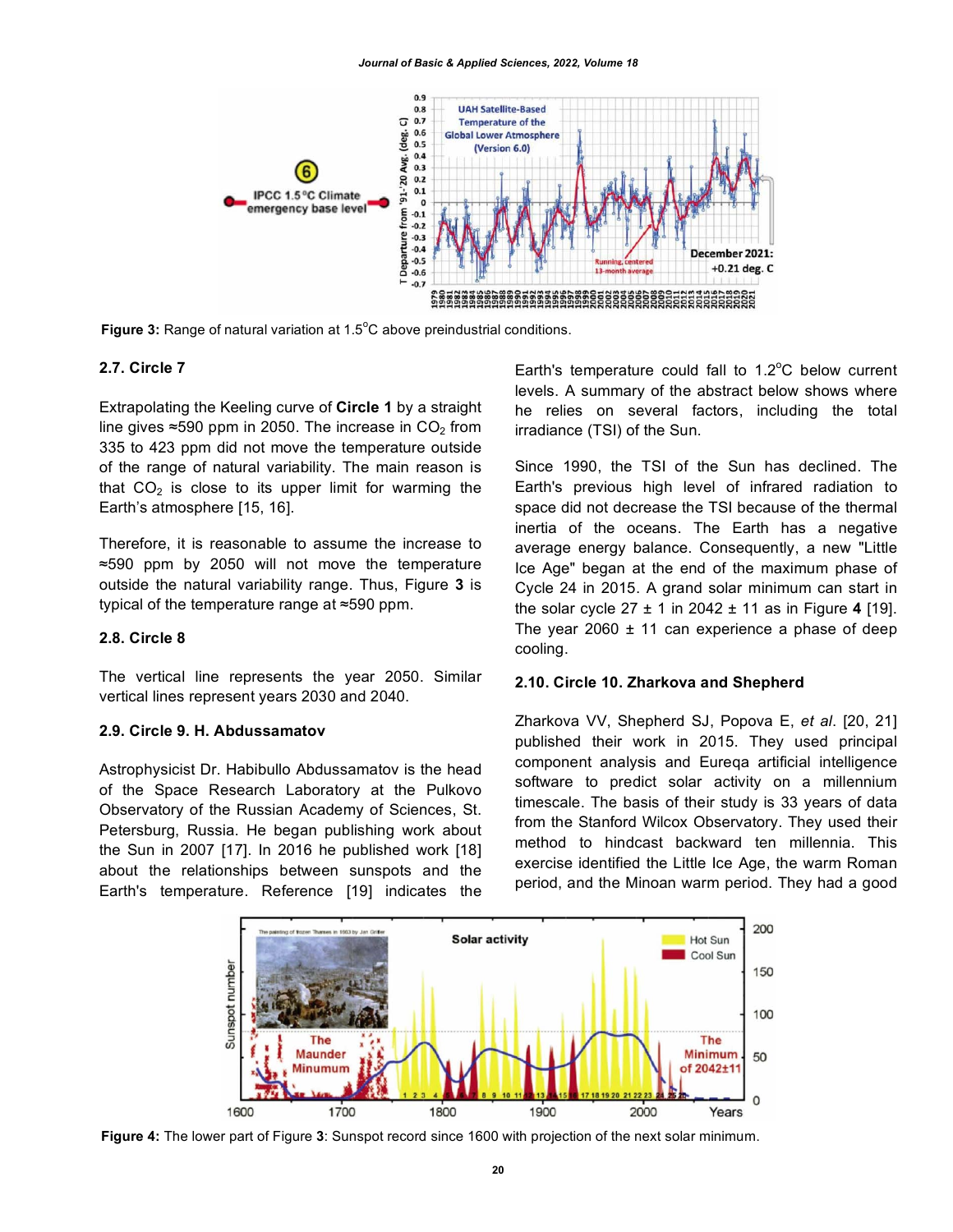*Journal of Basic & Applied Sciences, 2022, Volume 18*



**Figure 5:** Figure **4** from Reference [20]. Calculated sunspot count from 1200 to 3200 years based on the record of cycles 21–23 marked with a black oval.

fit and extended the method forward to 3200, as in Figure **5**.

As they point out, it is not well known that the sun's output is continually changing. Changes in luminosity, wavelength distribution, sunspots, and outbound plasma streams increase and decrease during the approximately eleven-year solar cycles. The elevenyear cycles increase and decrease in intensity over about 350 to 400-year cycles, as in Figure **5**.

In Figure **5**, they look for a modern minimum in 2030 to 2053 and another in 2350 to 2415.

Figure **6** shows the relevant sunspot activity leading up to the modern minimum that they conclude started with Cycle 25 in June 2020. They estimate the Earth's temperature will drop in the upcoming GSM by about

1°C, or to the level of the IPCC estimate of preindustrial conditions [24].

#### **2.11. Circle 11. Herrera, Soon and Legates**

The authors used machine learning similar to the Eureqa software used by Zharkova *et al*. They do the best fit technique to allow for validation over the range 1700 to 2019 and can project forward to 2100. Their results as similar to those of Zharkova *et al*. and indicate a solar minimum is in progress. Their validation and prediction ranges are shorter than that of Zharkova *et al*. However, like Zharkova *et al*., Cycle 24 is smaller than Cycle 23, and projected Cycle 25 is smaller than Cycle 24 as in Figure **4** [19]. Their model forecasts a solar minimum starting in Cycle 24 (2008 to 2019) and continuing to Cycle 27, around 2050. The



**Figure 6:** from Reference [22] showing the accuracy of the hindcast and the expected accuracy of the predictions. The solid line is the calculated principal component (solid curve) for cycles 21–23 and predicted for cycles 24–26. The principal component derived from the solar background magnetic field in cycles 21-23 is the dotted curve and for cycle 24 it is the dashed curve.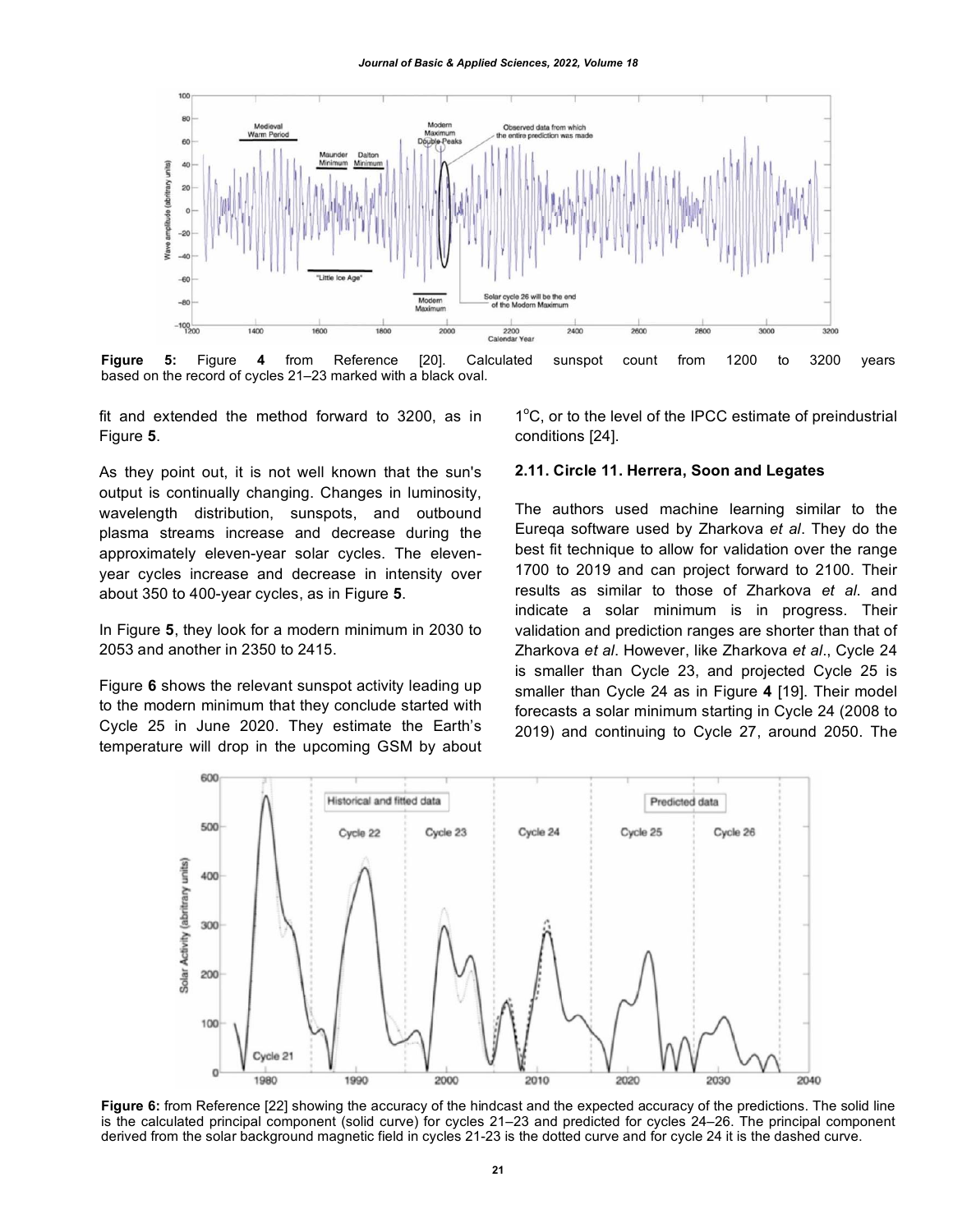

**Figure 7:** Comparison of Cycles 3 and 4 with Cycles 22 and 23.

expected intensity is similar to that of the Dalton Minimum.

#### **3. OTHER SOURCES NOT CIRCLED IN FIGURE 1**

#### **3.1. Predication by Bhownik and Nandy**

Solar physicist Dibyendu Nandi and his Ph.D. student Prantika Bhowmik devised a new prediction technique. It simulates conditions in the Sun's interior, where sunspots are created, and on the solar surface, where sunspots are destroyed [23].

Predictions by other researchers suggest sunspot Cycle 25 will be weaker than Cycle 24. But, based on their model, Nandi and Bhowmik believe cycle 25 might be similar to or even more robust than 24. They expect Cycle 25 to start in 2019 and to peak in 2024. They did not make further predictions.

#### **3.2. David Archibald**

In 2010, David Archibald studied the energy output of the Sun and prepared Figure **7** [24]. It indicates that Cycles 22 and 23 are similar to Cycles 3 and 4, which constitute the Dalton Minimum of 1790 to 1830. His method appears to be finding previous cycle configurations that match current experience.

#### **3.3. Royal Observatory of Belgium**

The Royal Observatory of Belgium is the repository for the Sunspot Index and Long-Term Solar Observations (SILSO). It is the World Data Center for producing, preserving, and disseminating the international sunspot number [25].

Figure **8** shows Sunspot cycle 24 and the start of Cycle 25 to December 1, 2021. Extending the horizontal axis and adding line AB should help indicate which of the five estimates studied are correct. Only the average prediction by Bhownik and Nandy should be above line AB.

## **4. WATER VAPOR**

The IPCC report Climate Change 2013: The Physical Science basis brought to the fore the important role of water vapor in the Earth's temperature. It states an increase in specific humidity caused an increase in the Earth's temperature over the 40-year period mid-70s to 2011. This is sunspot cycles 21, 22. and 23. From Figure **4**, all three have substantially more sunspots than either cycle 20 or 24. As we know, the earth's temperature is related to sunspot activity; therefore, it is reasonable to conclude the increase in temperature of 0.5 ˚C was caused by the Sun [26].

## **5. SUMMARY AND CONCLUSIONS**

In Figure **1**, the upper line of triangles is an estimate by H. Abdussamatov [27]. The history of reduced sunspots, the TSI, and other factors are the basis for his assessments. From 1645 to 1710, the Maunder Minimum was when the number of sunspots was at a minimum, and the Thames River in England was frozen over. Paintings in 1677, 1683, and 1684 show cultural events held on the ice.

Shepherd and Zharkova estimated the lower range of triangles. Estimates by other researchers predicting a Dalton Minimum, shorter and less deep, fall between the two lines of triangles.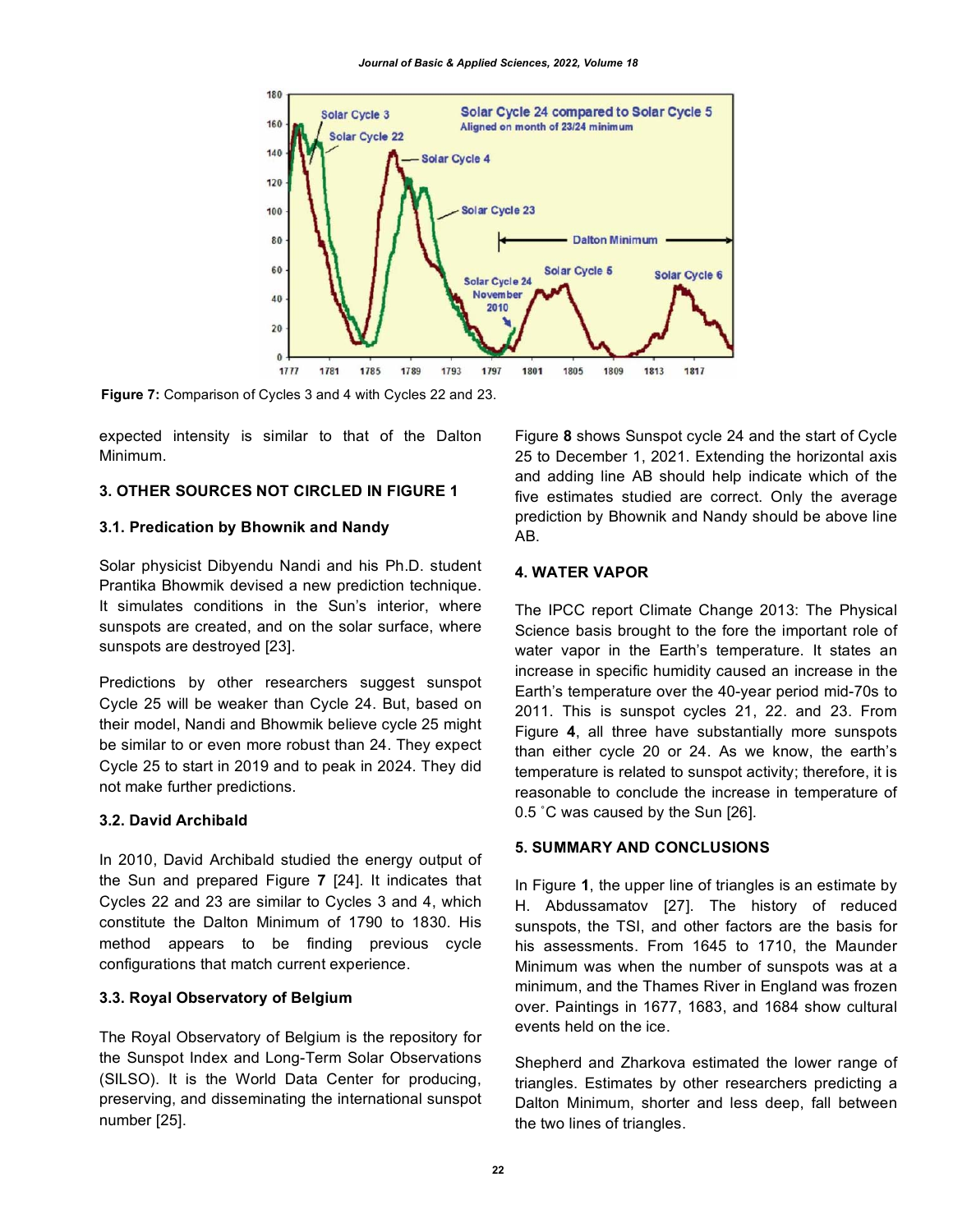#### *Journal of Basic & Applied Sciences, 2022, Volume 18*



**Figure 8:** Adapted from: SILSO data/image, Royal Observatory of Belgium, Brussels. Sunspot numbers to January 3, 2022.

In addition to the diminishing sunspots, the magnetic fields of the Sun change as its energy output falls [20, 28]. Based on previous events when the energy output of the Sun diminished, it is not unreasonable to expect the baseline temperatures to fall below the 1991-2020 baseline of Figure **1**.

This study estimates the Earth's average temperature in 2050 based on information not available to the authors of the IPCC First Assessment Report issued in 1990. This report claimed that increasing  $CO<sub>2</sub>$ increases the Earth's temperature. The increase allows the air to hold more water vapor that amplifies the warming by  $CO<sub>2</sub>$ , a concept promoted in IPCC reports since 1990.

Since then, much has been learned about the factors affecting the Earth's climate to prove the IPCC concept is incorrect. Satellites now accurately measure temperature all around the Earth. The warming effect of  $CO<sub>2</sub>$  is limited. Water vapor has a much more significant impact on warming and overwhelms warming by  $CO<sub>2</sub>$ . The results of the Sun's variation in energy output on the Earth's temperature are much better known now. As the Sun's energy output falls, the Earth experiences cold periods, such as the Maunder Minimum, when average temperatures dropped by 1 to 1.5°C. There is some controversy over whether or not the incidence of volcanic activity is related to low energy output by the Sun. It is irrelevant. If it is true, then part of the cooling of the Earth can be attributed to volcanic action during a solar minimum. If it is not valid, the Sun contributes all of the cooling. In either case, the result is the same. This study compares the IPCC forecast of temperatures to a prediction based on upto-date science.

Ocean currents that result in El Nino and La Nina cause various ups and downs in the satellite temperature record. Volcanic eruptions eject dust and gases into the atmosphere and block the sunlight. Cosmic rays affect cloud cover that cools the Earth.

Reliable evidence shows that a solar minimum has started, causing significant crop failures due to frost and excessive heat.

Four different methods lead to the same conclusion; the Solar Minimum is here. This fact is compelling. Ignoring science is not an option. The uncertainty lies in the temperature drop that it will produce. Will it be deep and long like the Maunder Minimum or shorter and less deep like the Dalton Minimum? There is physical evidence the solar minimum has started. For example, when the Sun's energy output falls, the Jet Stream is not as steady and uniform as when the Sun is strong. The variation in the Jet Stream is one indication the Sun is not putting out as much energy. At present, the Jet Stream pushes extreme heat and cold to places that do not usually experience such extremes. Thus, in 2021, there were crop failures caused by frost and too much heat.

#### **ADDITIONAL CONCLUSIONS**

- 1. A solar minimum appears to have started around the beginning of sunspot cycle 25. During this current minimum, the Earth's average temperature can fall as low as  $1^{\circ}$ C to  $1.2^{\circ}$ C below the current 1991 to 2020 average.
- 2. Because of significant crop failures, governments must now provide sufficient food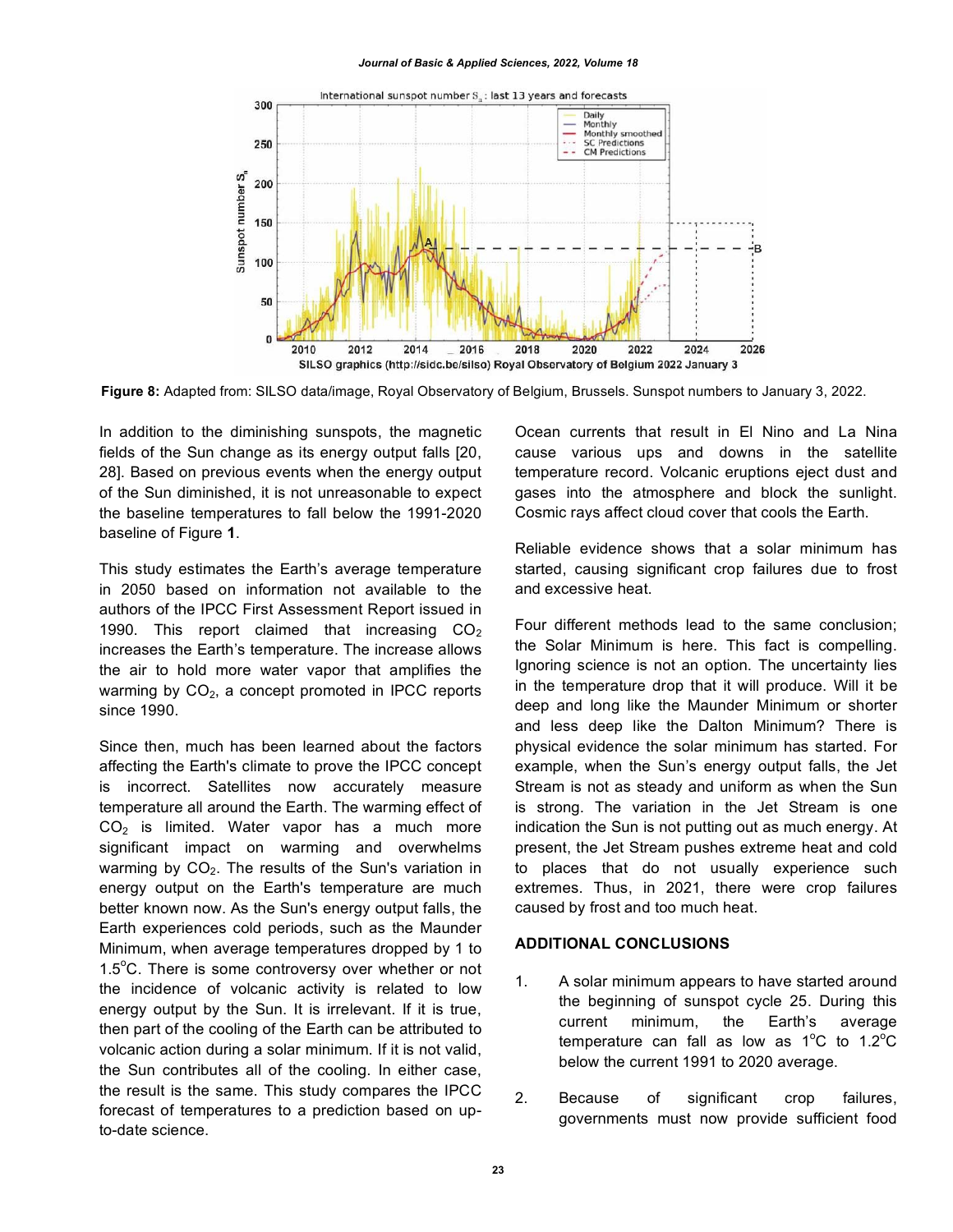and warmth for their citizens as the solar minimum progresses. Between 2030 and 2050 is expected to be the time of deepest cooling.

- 3. The Sun's energy output is the primary control of the Earth's temperature. It does this by evaporating enough water to control the level of water vapor in the air.
- 4. The monthly reports of the satellite measurements of the Earth's temperature and the number of sunspots are available to help follow the course of the solar minimum.
- 5. The IPCC concept that increasing carbon dioxide in the atmosphere causes global warming is three decades out-of-date. Recent information proves it is obsolete and incorrect. It is time to strengthen the IPCC Executive Committee by adding three independent members who include individuals from outside the climate community as recommended by the InterAcademy Council in 2010 [29].

#### **CONFLICT OF INTEREST**

There is no conflict of interest with either author.

#### **REFERENCES**

- [1] Sidiropoulos M. A Brief Perspective on Climate Change Skepticism, preprint, ResearchGate, Project Climate Science, Oct. 2021, Available at: (PDF) A Brief Perspective on Climate Change Skepticism (researchgate.net)
- [2] Climate Change, The IPCC Scientific Assessment, edited by Houghton HT, Jenkins GJ, Ephraums JJ. Cambridge University Press, 1990. Available at: https://www.ipcc.ch/site/assets/uploads/2018/03/ipcc\_far\_wg \_I\_full\_report.pdf
- [3] Stephens GL, Li J, Wild M, *et al*. An update on Earth's energy balance in light of the latest global observations. Nature Geoscience 2012; 5: 691-696. https://doi.org/10.1038/ngeo1580
- [4] Charbonneau P. Dynamo models of the solar cycle. Living Rev Sol Phys 2020; 17: 1-93. https://doi.org/10.1007/s41116-020-00025-6
- [5] The Keeling Curve is a daily record of global atmospheric carbon dioxide concentration maintained by Scripps Institution of Oceanography at UC San Diego. Available at: https://keelingcurve.ucsd.edu/
- [6] Lightfoot HD, Mamer OA. Calculation of atmospheric radiative forcing (warming effect) of carbon dioxide at any concentration. Energy & Environment 2014; 25(8). https://doi.org/10.1260/0958-305X.25.8.1439
- [7] van Wijngaarden WA, Happer W. Dependence of Earth's Thermal Radiation on Five Most Abundant Greenhouse Gases, June 8, 2020, arXiv:2006.03098v1 [physics.ao-ph]. Available at: https://arxiv.org/pdf/2006.03098.pdf. See caption to Figure 4, page 45.
- [8] Lightfoot HD. The IPCC Made Three Fatal Errors in Assumptions about CO2, Set Publisher. Journal of Basic &

Applied Sciences 2020; 16: 94-104. Available at: http://www.thelightfootinstitute.ca/imglib/IPCC-3-errors-CO2.pdf. Compare Figures 1 and 8.

- [9] Lightfoot HD, Mamer OA. Back radiation versus CO2 as the cause of climate change, Energy & Environment, July 28, 2017, Sage publications the UK. https://doi.org/10.1177/0958305X17722790
- [10] Earth System Science Center. The University of Alabama in Huntsville, Global Temperature Report. Available at: https://www.nsstc.uah.edu/climate/
- [11] Global warming, latest monthly global temperatures. Available at: https://www.drroyspencer.com/latest-globaltemperatures/
- [12] Svensmark H. Force Majeure, The Sun's Role in Climate Change, The Global Warming Policy Foundation GWPF Report 33. ISBN 978-0-9931190-9-5, 2019. Available at: https://www.thegwpf.org/content/uploads/2019/03/Svensmar kSolar2019-1.pdf
- [13] IPCC, 2021: Summary for Policymakers. In: Climate Change 2021: The Physical Science Basis. Contribution of Working Group I to the Sixth Assessment Report of the Intergovernmental Panel on Climate Change [Masson-Delmotte V, Zhai P, Pirani A, Connors SL, Péan C, Berger S, Caud N, Chen Y, Goldfarb L, Gomis MI, Huang M, Leitzell K, Lonnoy E, Matthews JBR, Maycock TK, Waterfield T, Yelekçi O, Yu R, Zhou B, (Eds.)]. Cambridge University Press. In Press. See page SPM.8, Figure SPM.2 a).
- [14] IPCC, 2013: Climate Change 2013: The Physical Science Basis. Contribution of Working Group I to the Fifth Assessment Report of the Intergovernmental Panel on Climate Change [Stocker TF, Qin D, Plattner G-K, M. Journal of Basic & Applied Sciences, 2021, Volume 17 53 Tignor, S.K. Allen, J. Boschung, A. Nauels, Y. Xia, V. Bex and P.M. Midgley (eds.)]. Cambridge University Press, Cambridge, United Kingdom, New York, NY, USA, 1535. See B.1.4, page SPM.19.
- [15] Reference [6], Figure 4, page 1443
- [16] Reference [14] See Figure SPM.5 on page 14.
- [17] Sputnik International, "Russian academic says  $CO<sub>2</sub>$  not to blame for global warming", January 15, 2007. Available at: https://sputniknews.com/20070115/59078992.html
- [18] Abdussamatov HI. Chapter 17- The New Little Ice Age Has Started, Evidence-Based Climate Science (Second Edition), Elsevier 2016; 307-328. https://doi.org/10.1016/B978-0-12-804588-6.00017-3
- [19] Abdussamatov H. Bicentennial decrease of the Total Solar Irradiance Leads to Unbalanced Thermal Budget of the Earth and the Little Ice Age. Applied Physics Research 2012; 4(1). https://doi.org/10.5539/apr.v4n1p178
- [20] Zharkova VV, Shepherd SJ, Popova E, Zharkov SI. Heartbeat of the Sun from Principal Component Analysis and prediction of solar activity on a millennium timescale. Scientific Reports 2015; 5: 15689. https://doi.org/10.1038/srep15689
- [21] Zharkova VV. Millennial Oscillations of Solar Irradiance and Magnetic Field in 600–2600, Published: March 23rd 2021. https://doi.org/10.5772/intechopen.96450
- [22] Shepherd SJ, Zharkov SI, Zharkova WV. Prediction of solar activity from solar background magnetic field variations in cycles 21-23, The American Astronomical Society 2014; 795(1). https://doi.org/10.1088/0004-637X/795/1/46
- [23] Bhowmik P, Nandy D. Prediction of the strength and timing of sunspot cycle 25 reveal decadal-scale space environmental conditions. Nat Commun 2018; 9: 5209. https://doi.org/10.1038/s41467-018-07690-0
- [24] Archibald D. A Dalton Minimum repeat is shaping up. Original current update Dec 2020. Available at: